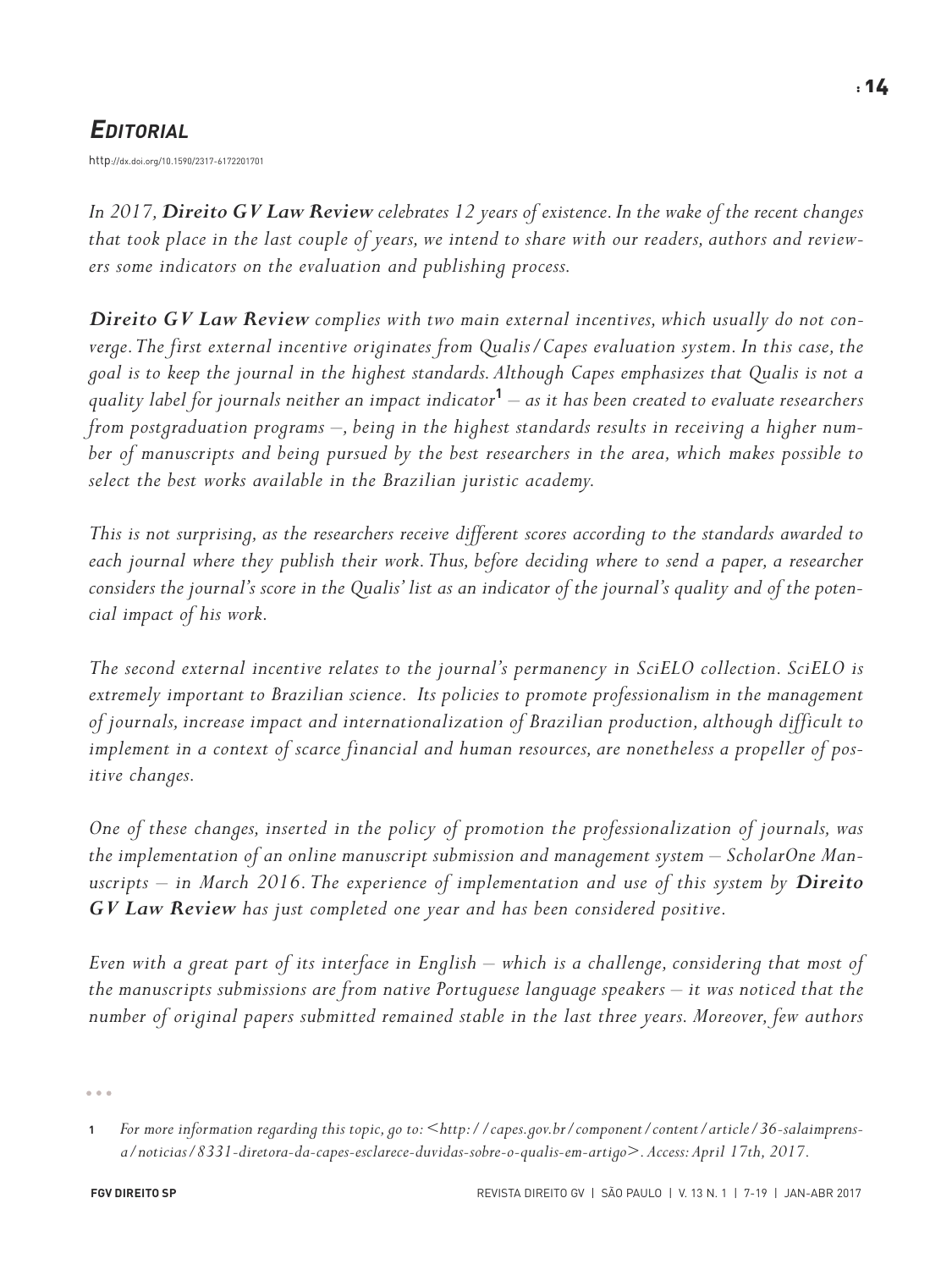*and reviewers struggled accessing the system, and the problems could be solved by the tools of the system itself, or by e-mail and telephone.*



*GRAPH 1 –NUMBER OF PAPERS RECEIVED PERYEAR (2009 – 2016)*

*Also in 2016, to comply with another SciELO's policy, Direito GV Law Review, that used be pub*lished every six months, is now out four times a year. For now, despite we don't know if this data will *remain, the change corresponded to a rise from 7,2% to 10,7% of the published papers from the new received papers.*

*However, we know that the biggest problem of Direito GV Law Review is the average time to evaluate and publish the papers. Nowadays, the papers are evaluated in 200 days,but the suggested time recommended by SciELO is 180 days for evaluating and publishing.* **<sup>2</sup>** *One of the advantages of the adoption of ScholarOne Manuscripts is the possibility to track the process stages in which there are delays, which gives the opportunity to look for alternative solutions to the problems founded.*

2 The average time for manuscripts processing should be up to 6 (six) months, considering the time spent between submission and final decision dates for publication, and up to 12 (twelve) months, considering the time between submission and publication dates. However, it is recommended a total average cycle of 6 (six) months considering *the international trend." (*Critérios, política e procedimentos para a admissão e a permanência de periódicos científicos na Coleção SciELO Brasil*. São Paulo: SciELO, 2014).Available at:[<http://www.scielo.br/avali](http://www.scielo.br/avaliacao/20141003NovosCriterios_SciELO_Brasil.pdf)[acao/20141003NovosCriterios\\_SciELO\\_Brasil.pdf>](http://www.scielo.br/avaliacao/20141003NovosCriterios_SciELO_Brasil.pdf). Access: Apr. 17, 2017.*

 $-0.00$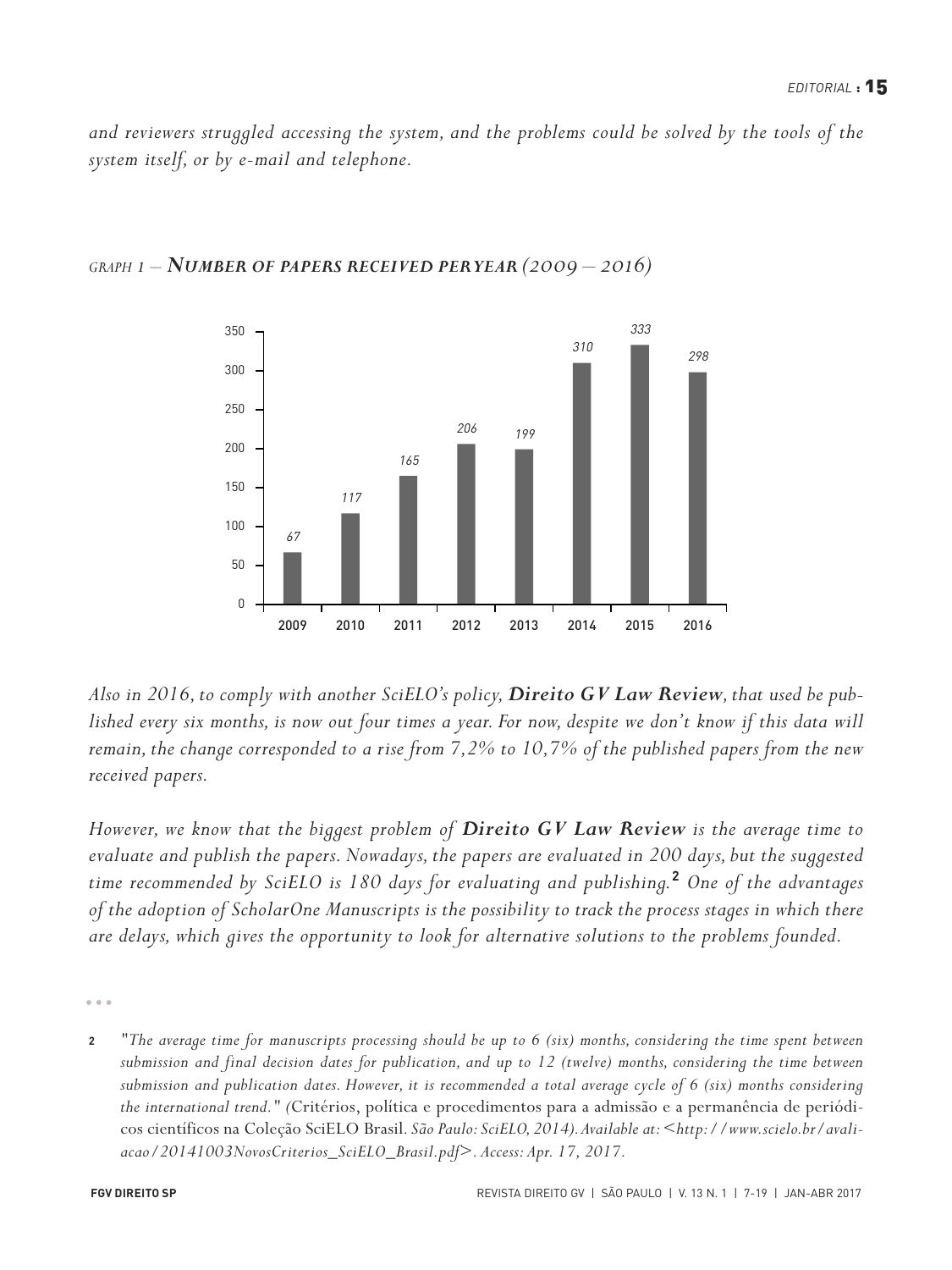#### *GRAPH 2 –NUMBER OF PAPERS RECEIVED* **VS.** *PUBLISHED PERYEAR (2009 – 2016)*



*An important internal measure was the adjustment of the Editorial Policy***<sup>3</sup>** *in January 2017. In order to make the policies clearer to the authors, the text was entirely reviewed. Reading recommendations of external sources were included, especially those related to ethical procedures that should be followed by the entire Direito GV Law Review community.We have also focused in elucidating the journal's editorial objectives, in addition to limit the types of texts that could be admitted to original papers, reviews and translations, leaving the essays out.*

*Another measure taken in 2015 was to tighten the desk review stage. From 2014 on, we observed that great part of the submitted papers did not meet the formal basic Editorial Policies requirements, such as:absence of identification of the author in the manuscript's body,quotation system,pre-texting elements (titles, summary,keywords in English and in Portuguese),etc. If in the past these types of papers were once accepted, nowadays they are not even checked as received.*

*Among the papers that attend to the formal requirements,many of them have content problems.They are* basic reviews of literature or works in manual style, still so common in the area of law. Such manuscripts *do not bring any innovation, either thematic or methodological,a requirement that is taken seriously by Direito GV Law Review. Among the papers that propose something new and interesting, there*

**<sup>3</sup>** *Available at: [<http://direitosp.fgv.br/sites/direitosp.fgv.br/files/arquivos/revista-direito-gv\\_editorial-policy.pdf>](http://direitosp.fgv.br/sites/direitosp.fgv.br/files/arquivos/revista-direito-gv_editorial-policy.pdf). Access: Apr. 17, 2017.*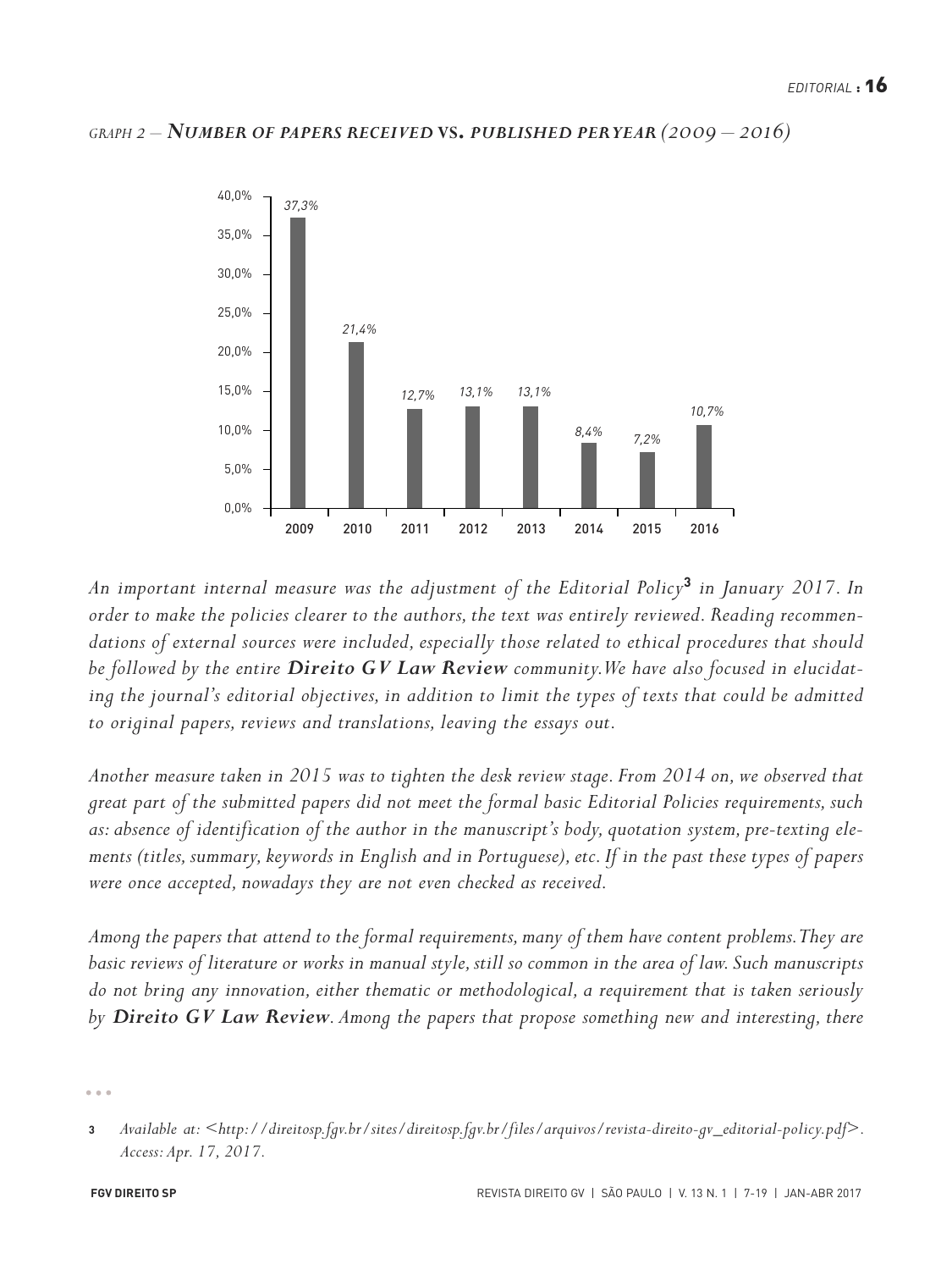*are some still with primary problems of text structuring and research execution;overall, they lack of a clear research question and exposure of the adopted methods, even if they correspond to empirical researches, when the need to present the methodology would be considered more obvious.*

On the other side of the process, there is a shortage of reviewers that have time and patience to anony*mously contribute with a non-paid work to others' intellectual production. So, in order to deal with this scenario and try to lower the total evaluation time,as it was mentioned previously, the desk review stage has become more rigid. Only the papers with real publishing potential go to double blind peer review stage. In our recent experience, we could notice that the papers that have this profile represent a 30% out of the total.*

*Lastly, we shall talk about the origin of the received manuscripts.What we have been noticing is that,* spontaneously, we still receive few foreigners' manuscripts – less than 5% of the total in 2016 – and what is sent to us has, overall, lower quality compared to the average of the national papers. In addi*tion, a great part of Brazilian authors that submitted their manuscripts (53,52%) comes from the states of São Paulo, Minas Gerais, Rio Grande do Sul, Distrito Federal and Paraná.*

| <b>STATE</b>            | <b>NUMBER OF AUTHORS</b>   | % OF AUTHORS |
|-------------------------|----------------------------|--------------|
| FOREIGNERS              | 23                         | 4,77%        |
| ACRE                    | $\mathfrak{Z}$             | 0,62%        |
| <b>ALAGOAS</b>          | 5                          | 1,04%        |
| AMAPÁ                   | $\ensuremath{\mathcal{S}}$ | 0,62%        |
| <b>AMAZONAS</b>         | 6                          | 1,24%        |
| BAHIA                   | $\boldsymbol{\mathcal{S}}$ | 1,66%        |
| CEARÁ                   | 25                         | 5,19%        |
| <b>DISTRITO FEDERAL</b> | 36                         | 7,47%        |
| ESPÍRITO SANTO          | 18                         | 3,73%        |
| GOIÁS                   | $\mathfrak{2}$             | 0,41%        |
| <b>MARANHÃO</b>         | 5                          | 1,04%        |
| MATO GROSSO             | $\mathfrak z$              | 0,62%        |

### *TABLE 1 – AUTHORS PER STATE (2016)*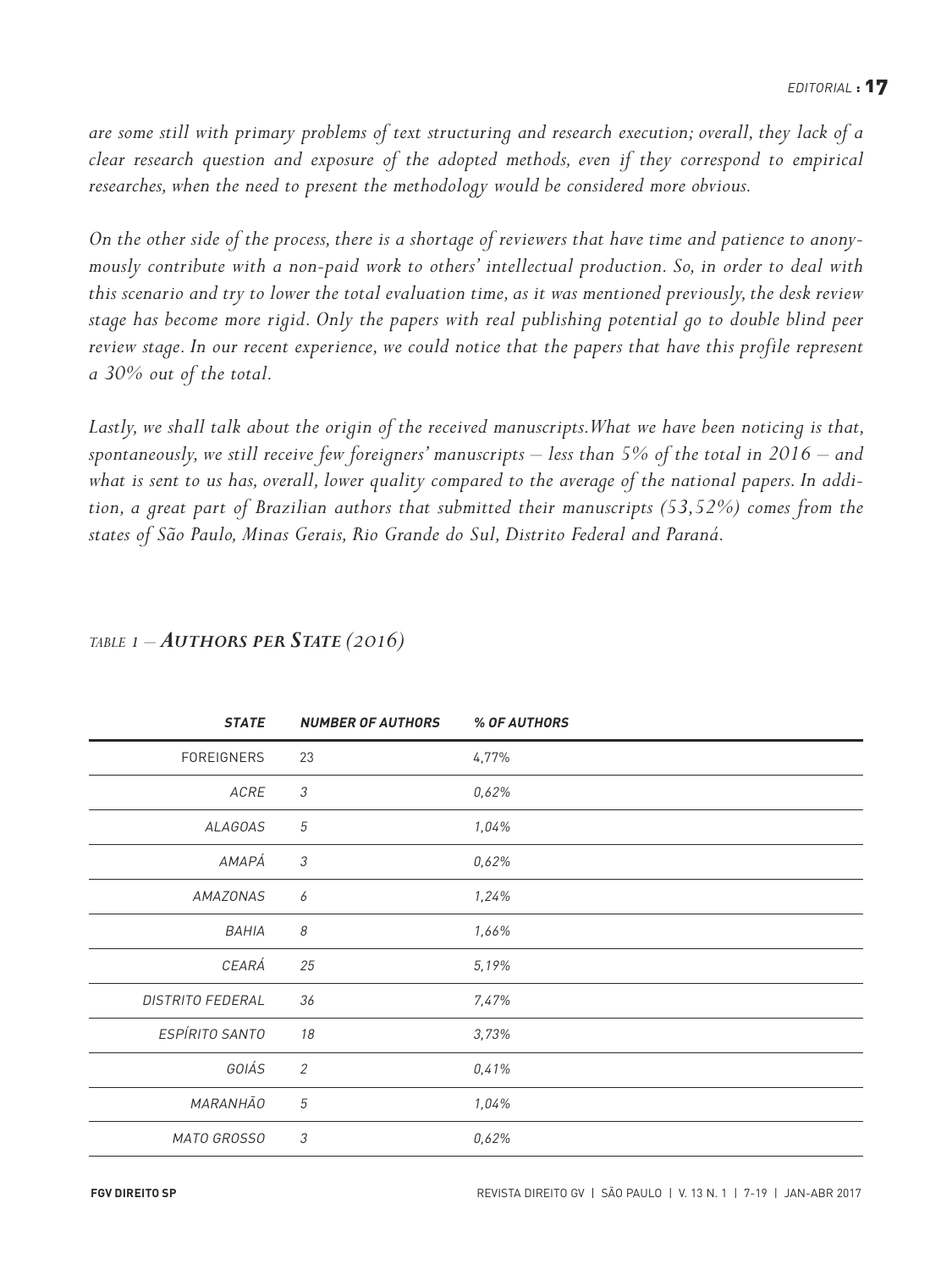| MATO GROSSO DO SUL  | 11                                           | 2,28%    |
|---------------------|----------------------------------------------|----------|
| MINAS GERAIS        | 55                                           | 11,41%   |
| PARÁ                | 6                                            | 1,24%    |
| PARAÍBA             | 14                                           | 2,90%    |
| PARANÁ              | 35                                           | 7,26%    |
| PERNAMBUCO          | 21                                           | 4,36%    |
| PIAUÍ               | 4                                            | 0,83%    |
| RIO DE JANEIRO      | 27                                           | 5,60%    |
| RIO GRANDE DO NORTE | 15                                           | 3,11%    |
| RIO GRANDE DO SUL   | 38                                           | 7,88%    |
| RONDÔNIA            | $\mathcal{I}$                                | 0,21%    |
| RORAIMA             | $\mathcal{O}% _{M}\left( \mathcal{M}\right)$ | $0,00\%$ |
| SANTA CATARINA      | 23                                           | 4,77%    |
| SÃO PAULO           | 94                                           | 19,50%   |
| <b>SERGIPE</b>      | $\mathcal{O}% _{M}\left( \mathcal{M}\right)$ | $0,00\%$ |
| <b>TOCANTINS</b>    | $\mathcal{I}$                                | 0,21%    |
|                     |                                              |          |

*TOTAL 482*

## *TABLE 2 –NUMBER OF MANUSCRIPTS PER COUNTRY (2016)*

| <b>COUNTRY</b>                                       | <b>TOTAL</b>   |
|------------------------------------------------------|----------------|
| ARGENTINA                                            | 6              |
| BRAZIL                                               | 293            |
| CHILE                                                | 3              |
| COLOMBIA                                             | $\mathcal{I}$  |
| GERMANY                                              | $\overline{1}$ |
| <b>ITALY</b>                                         | 2              |
| PORTUGAL                                             | $\overline{4}$ |
| UNITED KINGDOM OF GREAT BRITAIN AND NORTHERN IRELAND | $\mathcal{I}$  |